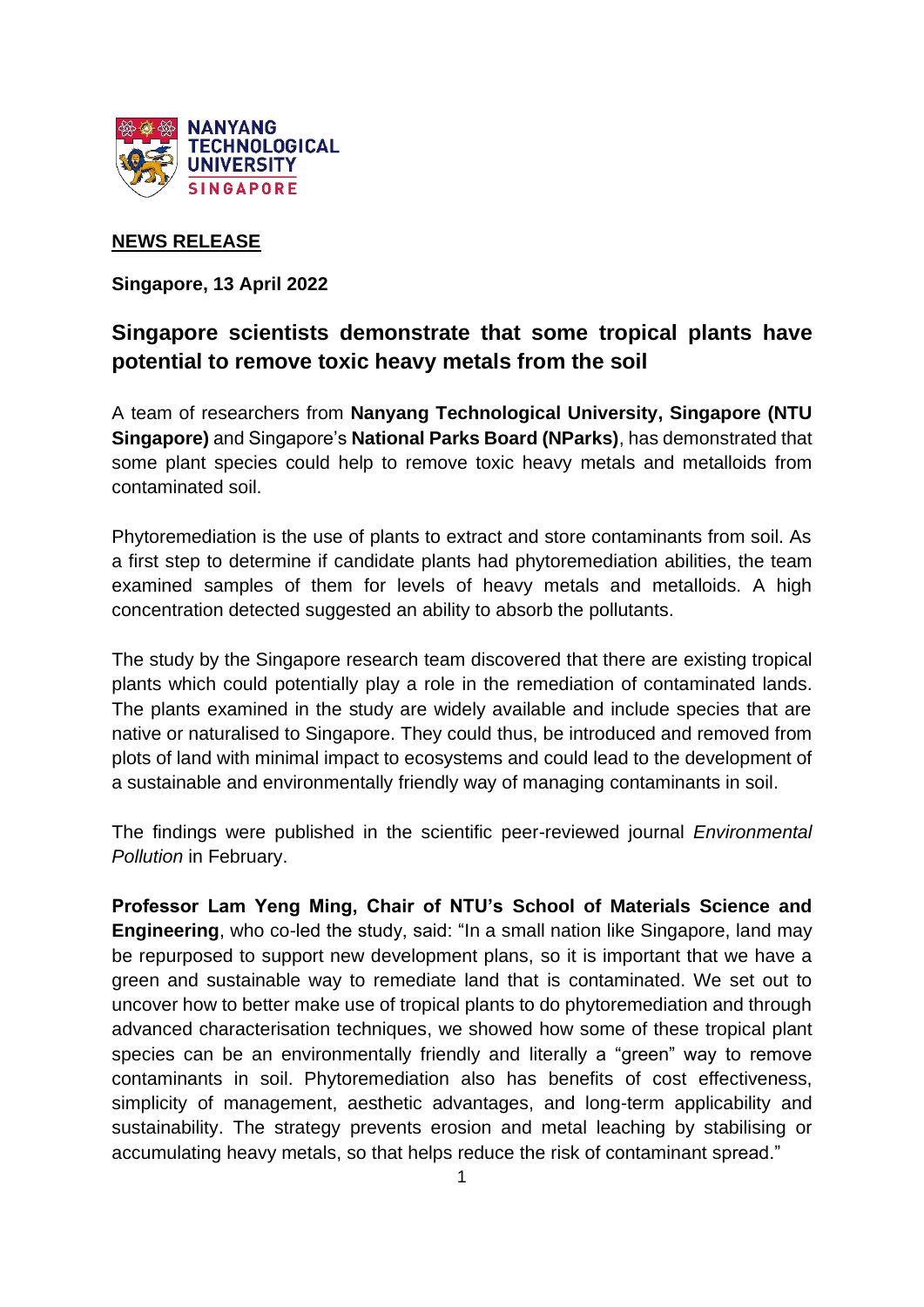The team conducted a field survey and collected soil and plant samples between March 2019 and January 2020. A total of 46 plant species were studied as potential candidates for phytoremediation.

Among them, 12 plant species, which include the commonly seen Cow Grass (*Axonopus compressus*), hyperaccumulators like the Brake Fern (*Pteris vittata*) and the Indian Pennywort (*Centella asiatica*), were effective for the accumulation of several types of heavy metals and metalloids.

The elements investigated in the study were heavy metals and metalloids that are potentially toxic to humans and animals, such as cadmium, arsenic, lead, and chromium. They occur naturally in soils, but rarely at toxic levels. However, they can accumulate and reach higher levels over a long period of time, as heavy metal particles from air pollution (e.g. vehicle emissions, construction activities) tend to accumulate and remain in the top layers of soil.

Other factors that could result in high levels of heavy metals in soil include the use of synthetic products such as pesticides, paints, batteries, industrial waste, and land application of industrial or domestic sludge.

To assess whether the levels of heavy metal were dangerous, the team used the Dutch Standard, which provides values for the acceptable threshold of environmental pollutants in soils. This mode of assessment has also been adopted by Singapore's government agencies.

**Associate Professor Tan Swee Ngin, from the Academic Group of Natural Sciences and Science Education at NTU's National Institute of Education**, who was the study's co-author, said: "Our results revealed there were regions where levels of heavy metals and metalloids were relatively high and could affect the environment and the health of flora and fauna in Singapore. This would call for preventive actions, such as our method of using plants to remove these toxic materials, to be employed to minimise heavy metal contamination."

The NParks researchers involved in the study are from its **Centre for Urban Greenery and Ecology**. They include **Dr Subhadip Ghosh, Senior Researcher** and **Mr Mohamed Lokman Mohd Yusof, Senior Research Executive.**

The development of this plant-based solution to improve soil quality is part of the University's efforts to mitigate our impact on the environment, that is aligned with the **NTU 2025 strategic plan**, which aims to develop sustainable solutions to address some of humanity's pressing grand challenges.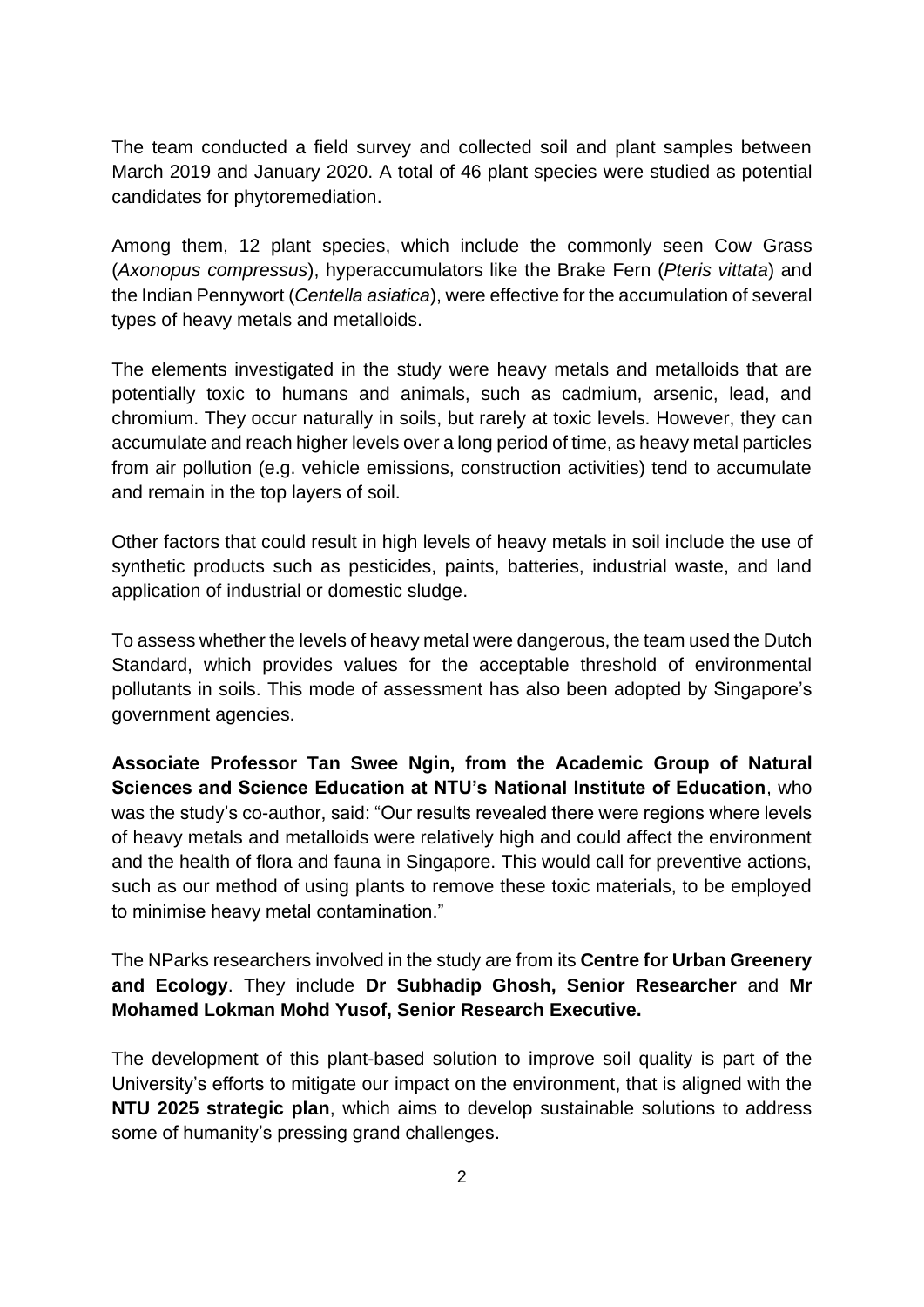# **Team's findings expand potential of environmentally friendly methods**

Phytoremediation could serve as a more environmentally friendly alternative to existing industrial options to remove the heavy metals from polluted soil, which include methods such as soil washing and acid leaching. These methods can be costly and may utilise harsh chemicals to remove pollutants from soil.

Heavy machinery to conduct excavation and transportation of soil is also usually required in such processes and these procedures may negatively affect the environment by affecting soil health and fertility. These methods also run a high risk of exposing humans or animals to the heavy metals.

However, phytoremediation is a slow and long-term commitment and requires prudent management in the removal and disposal of the contaminated plant samples. Using different types of efficient plants to carry out phytoremediation in polluted soils, and with enough growth cycles through repeated planting, can ultimately lead to reductions in the level of heavy metals and metalloids in the soil.

The joint research team is currently testing the plants on plots of land in Singapore that have high concentrations of heavy metals to better determine the effectiveness of the plants in an urban setting.

They are also testing the usage of other inorganic particles that are incorporated into plants and that can both help in the plant growth and improve the uptake of these contaminants by the plants. This will reduce the time taken for the absorption of the heavy metals and hence speed up the remediation time.

###

### **Notes to Editor:**

The research paper titled "*[Assessment of heavy metal and metalloid levels and](https://www3.ntu.edu.sg/CorpComms2/Releases/NR2022/NR_220413_phyto/phytoremediation.pdf)  [screening potential of tropical plant species for phytoremediation in Singapore](https://www3.ntu.edu.sg/CorpComms2/Releases/NR2022/NR_220413_phyto/phytoremediation.pdf)*" was published in Environmental Pollution in Feb 2022. DOI 10.1016/j.envpol.2021.118681

**\*\*\*END\*\*\***

#### **Media contact:**

Mr Joseph Gan Manager, Media Relations Corporate Communications Office